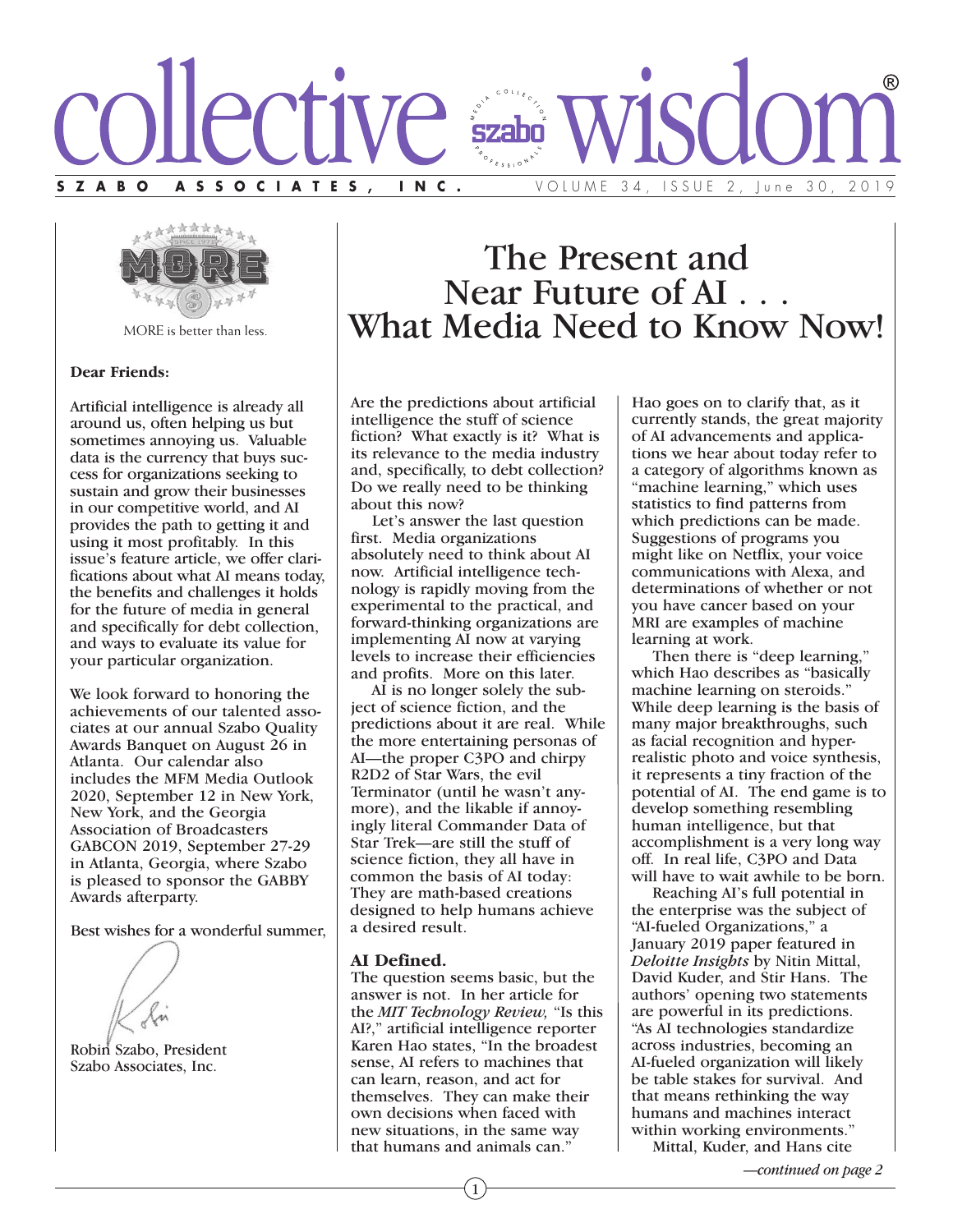## *Present & Future of AI —*

#### *—continued from page 1*

Deloitte Analytics senior adviser Thomas H. Davenport's new book, *The AI Advantage,* in which he describes three stages in a company's journey toward full realization of AI. The first, "assisted intelligence," involves harnessing large-scale data programs, the power of the cloud, and sciencebased approaches to make datadriven decisions. Companies at the forefront of the AI revolution are already working toward the second stage, "augmented intelligence," in which machine learning capabilities layered on top of existing information management systems work to augment human analytical competencies. According to Davenport, in the coming years more companies will progress toward "autonomous intelligence," the third stage, in which processes are digitized and automated to the degree that enables machines, bots, and systems to directly act upon intelligence derived from them.

 In two consecutive global surveys (2016-17 and 2018) of CIOs conducted by Deloitte, cognitive technologies/AI has consistently topped the list of emerging technologies in which they plan to invest. The obvious, practical, and achievable benefits are increased productivity, greater efficiency, and lower operations costs; however, Mittal, Kuder, and Hans consider these the "low-hanging fruit" of AI opportunities.

 How about the moving target of regulatory compliance? Algorithms can interpret and execute according to the literal letter of the law with which they are set up, free of the subjectivity, bias, and mood that can plague humans.

 While content, products and services today are largely designed for mass consumption, AI can create "mass personalization," whereby they are customized based on individual users' personas, needs, wishes, and traits. As an example, Netflix is already developing an AI platform that creates personalized movie trailers based on the streaming histories of individual viewers as part of its larger content strategy for using data to inform creative decision-making

around genre, casting, and plot development.

### **Media and AI.**

Artificial intelligence promises to transform the media and entertainment business, according to Lindsay James in her article for *The Record,* "How artificial intelligence is transforming the media industry." She quotes Rainer Kellerhals, Microsoft's Media and Entertainment industry lead for the EMEA region, on the role of artificial intelligence. "AI will influence all areas of the media value chain, helping content creators to be more creative, helping content editors to be more productive, and helping content consumers to find the content that matches their interests and current situation," he stated.

 Generally, today's AI-powered solutions rely on existing data stores or active input from human sources to form the foundation of their operations, according to internet, marketing, and e-commerce specialist Andre Smith in his January article for *Digitalist* magazine*,* "Closing the Loop: How AI is Changing Data Collection." He states that the latest generation of chatbots and related systems, however, is becoming far more adept at soliciting information from the people they interact with and can even proactively request needed data without any human surveys. AI-driven online surveys can adapt and react to such factors as sentiment and context to determine how to respond and when to ask more questions. After the data is collected, another class of AI systems can sort through it to classify the information for use further up the chain. The latest systems also have the ability to scan troves of documents for identifying information and contextual clues, recognize patterns, and autonomously verify and crossreference data.

 All of these tasks have previously required large, dedicated staffs and a great deal of time to complete. According to Smith, businesses are getting closer to a time when their AI systems will become far more self-contained—seeking, classifying, and validating data on their own without being prompted to do so. "We may soon see systems that can

evolve on their own, free from the shackles of limited or inadequate data input," he states. "Once that happens, business AI systems will be able to grow alongside the companies they serve, offering both insight and innovation, and delivering value on a scale that even the most optimistic technologist may have dismissed as fantasy just a few short years ago."

 Shakunt Malhotra, VP Operations at Globecast in Asia, focuses on the broadcast industry in his November 2018 article for *The Globecaster,* "10 Powerful Applications for AI in Broadcast." The first application is quality checking (QC). Traditionally, tasks performed by systems find flaws in a file's technical standards while people find flaws in the viewing experience. Viewing and checking compatibility for various devices are not only tiring and repetitive, but also hugely time consuming. Through symbolic learning and machine learning, AI can handle both.

 Another laborious task, searching content, involves marking content through entering metadata manually. Relevant content can easily be missed if search criteria change. Based on image recognition and symbolic learning, AI can create a large inventory of metadata, classify content (happy moment or sad, for example), and identify brand logos in sports events quickly and accurately.

 Compliance, the process of identifying events or scenes that may restrict transmission or distribution in specific areas due to regulatory requirements, can be accomplished through AI's supervised learning. Additionally, AI, through neural networks and deep learning, can help rating agencies quickly suggest a rating for a program or movie.

 Though editing is very much a creative human skill, there are editorial decisions that are routine, such as compliance, mentioned above. Advanced system functions can identify language that needs to be bleeped and frames that need to be blurred.

 Identifying key highlights of sports events can be quickly accomplished through AI symbolic learning, while AI advanced editing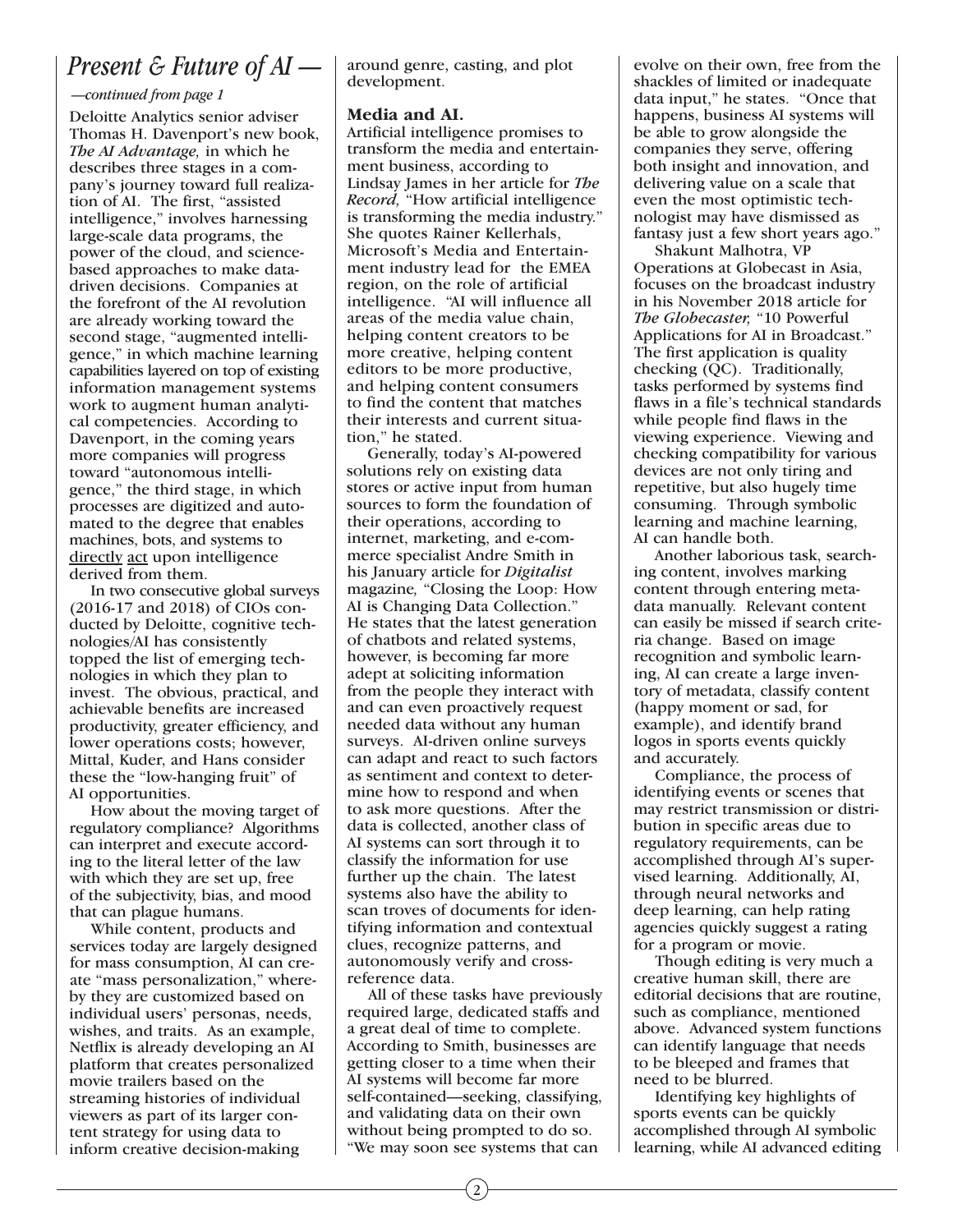systems can help create them. AI can use search functionality to then quickly provide details of similar events in the past, and create or embed links to make the highlights more interesting.

 If advertising appears at an inopportune moment in a program (how about interrupting a romantic interlude with an ad for disposable diapers?), it might irritate the viewer. Through image recognition, AI can identify scene changes and even provide relevant advertisements based on metadata associated with a scene.

 Subtitling and closed captioning are often rife with flaws. Through NLP (Natural Learning Process) and RNN (Recurrent Neural Networks), AI can "understand" regional accents and create correct sentence construction and punctuation.

 AI can improve supervision practices using reinforced machine learning. By quickly identifying any distribution or content transmission issues, AI can maintain the quality of the viewer's experience.

 Finally, robots and the news: A humanoid AI could present scripted news, present visuals from remote locations, and even react to breaking news. So much for hair, makeup, and travel expenses!

#### **AI in Debt Collection.**

Collecting debts involves an almost non-stop series of decisions. When should I call? What is the best way to negotiate this payment arrangement? Numerous factors need to be considered, and mistakes can carry serious consequences. But what if your accounts receivable staffers could manage the most tedious tasks by using AI that "thinks" like a collector? For example, what if you had a "virtual agent" to supplement your collection efforts and free up more time to add value in other ways?

 As an example, enter Alex, the "virtual assistant" from Quantrax, capable of interacting with consumers in the same manner as human agents, handling a wide range of tasks based on agency preferences.

 In his May 2019 article in ACA's *Collector* magazine, "The Robot Revolution," communications consultant and former editor of *Collector* magazine, Tim Dressen, describes the value that an AI-based virtual assistant can bring to accounts receivable management.

 The functions and parameters of a virtual agent are specified by A/R, ensuring that it follows company policies, explains Dressen. Common tasks are



Sales and our new AI assistant Mitch got into it, Boss. Sales didn't like Mitch's data, Mitch told Sales to focus on his own limited skill set, Sales threatened to yank out Mitch's head screws, Mitch challenged Sales to an IQ test competition, and it sorta went downhill from there.

assigned, such as verifying identifying information, providing creditor information, confirming account balances, updating contact information, accepting attorney information, requesting bankruptcy details, accepting and processing payments, handling disputes, and negotiating payment plans. If the company does not want the agent to handle certain accounts, such as those that are already in the legal process or that have characteristics indicating they may present a high risk of default, they can be locked down so the debtor is directed to a human collector. Additionally, the virtual agent is conversant in numerous languages, reducing the need for multi-lingual personnel.

 In February, HighRadius Corporation launched its Autonomous Receivables solutions, powered by its digital assistant Freeda and its Rivana Artificial Intelligence Engine. Freeda uses natural language processing and AI-based technology to serve as the interaction layer between a human A/R analyst and the core components of its Integrated Receivables platform. The Rivana AI engine supports automation and prediction across the IR platform with machine learning algorithms trained on more than \$1 trillion in receivables data.

 Imagine this scenario: The collector comes in to work, Freeda greets her with a daily work board with selections: Call accounts Freeda has identified as critical, send some automated email correspondence, review new credit applications or the latest credit risk updates. The collector chooses phone calls, and Freeda brings up the call work board, which shows already prioritized accounts based on her AI-enabled prediction of their aging 30 days from today. The collector chooses an account, and Freeda brings up its details. During the collector's call, Freeda captures the key action items, creates a payment commitment, sets a reminder for the collector's follow up, drafts a summary to send to the debtor, along with relevant invoices to attach. Before delivering each action, Freeda asks permission of the collector.